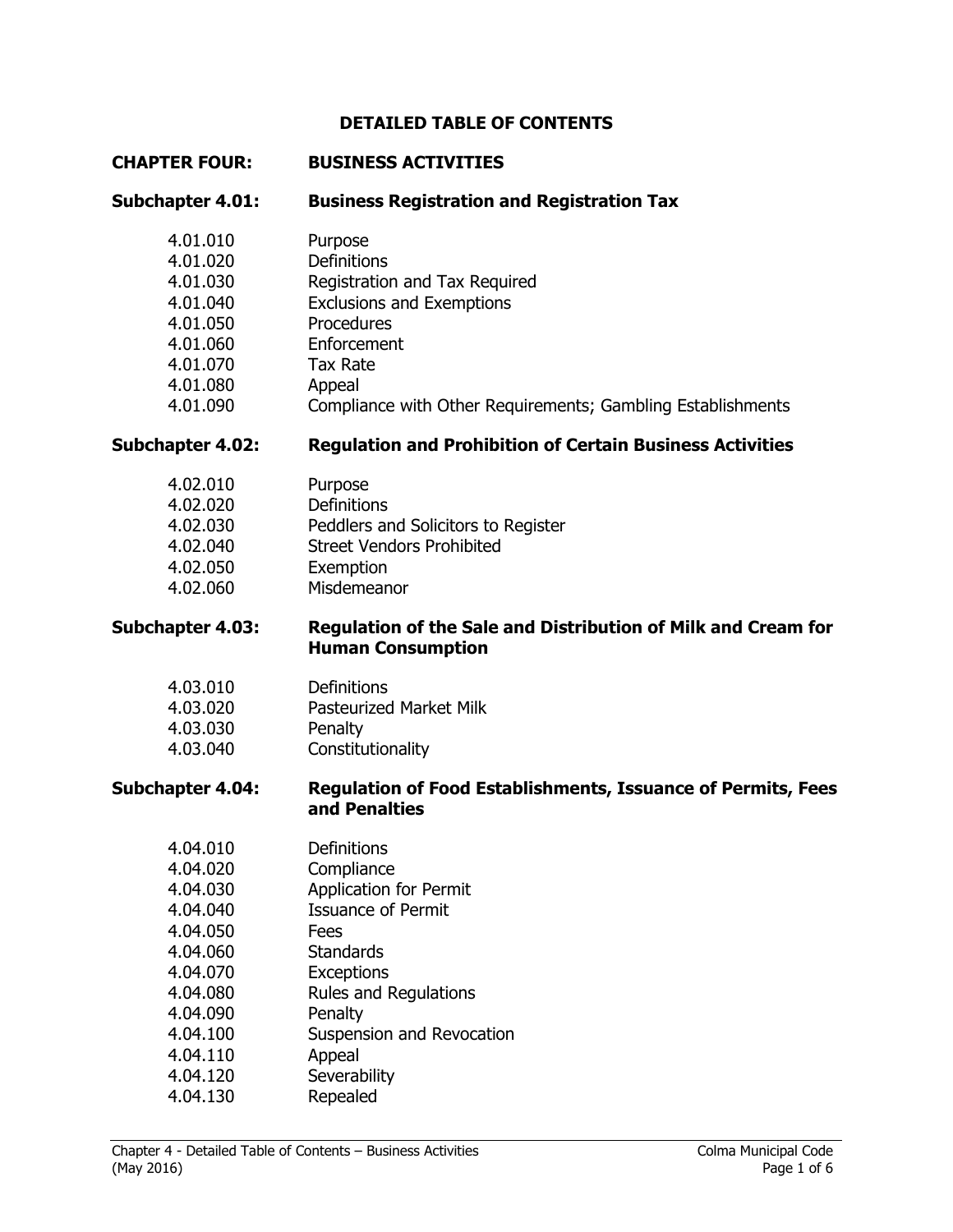#### **Subchapter 4.05: Massage Businesses**

- 4.05.010 Purpose and Intent 4.05.020 Definitions
- 4.05.030 CAMTC Certification and Local Registration Required
- 4.05.040 Massage Business Regulation
- 4.05.050 Operating Requirements
- 4.05.060 Inspection by Officials
- 4.05.070 Notifications
- 4.05.080 Exemptions
- 4.05.090 Unlawful Business Practices May Be Enjoined; Remedies Cumulative
- 4.05.100 Administrative Fines
- 4.05.110 Suspension and Revocation of City Registration
- 4.05.120 Public Nuisance

# **Subchapter 4.06: Fortune-Telling**

- 4.06.010 Fortune-Telling
- 4.06.020 Definitions
- 4.06.030 Permit Application
- 4.06.040 Business License
- 4.06.050 Investigation
- 4.06.060 Issuance or Denial of Permit
- 4.06.070 Appeal
- 4.06.080 Permit Revocation
- 4.06.090 Exceptions
- 4.06.100 Use Permit

# **Subchapter 4.07: Regulating Signs**

| 4.07.010 | Purpose                                            |
|----------|----------------------------------------------------|
| 4.07.020 | <b>Special Definitions</b>                         |
| 4.07.030 | Restrictions Applicable to all Signs               |
| 4.07.040 | <b>Exempted Signs</b>                              |
| 4.07.050 | Sign Activity for which no Permit is Required      |
| 4.07.060 | Prohibition of Signs on Public Places and Objects  |
| 4.07.070 | Permits for Monument Signs and Building Face Signs |
| 4.07.080 | Permits for Existing Pole Signs and Roof Signs     |
| 4.07.090 | Permits for New Pole Signs                         |
| 4.07.100 | Renewal of Permits for Pole and Roof Signs         |
| 4.07.110 | Removal of Signs                                   |
| 4.07.120 | Signs in the G Zone                                |
| 4.07.130 | Signs in the R Zone                                |
| 4.07.140 | Signs in the C Zone                                |
| 4.07.150 | Signs in the P Zone                                |
| 4.07.160 | Signs in the E Zone                                |
| 4.07.170 | Signs in the PD Zone                               |
| 4.07.180 | <b>Near Freeways</b>                               |
| 4.07.190 | <b>Near Rapid Transit Routes</b>                   |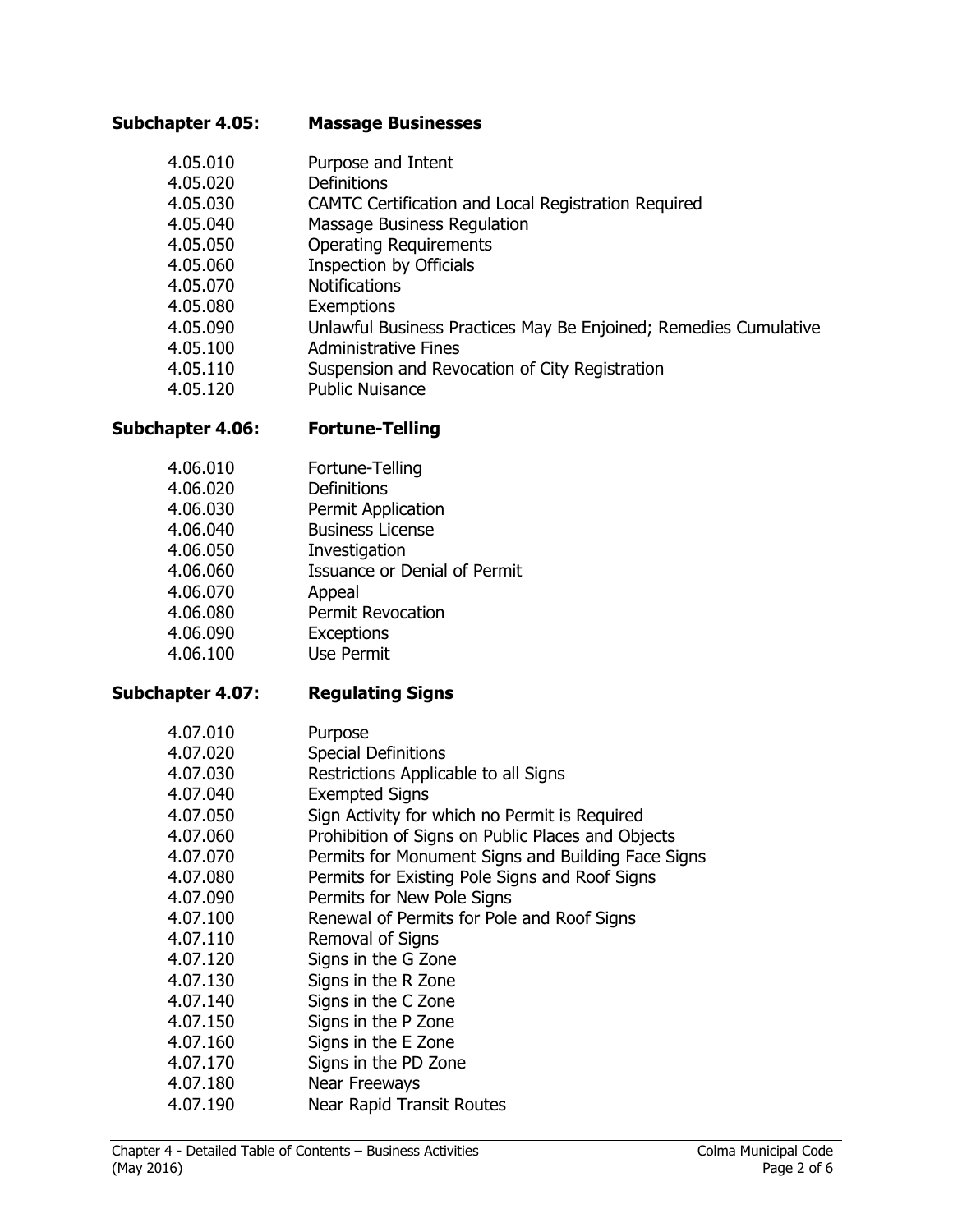| 4.07.200<br>4.07.210<br>4.07.215<br>4.07.220<br>4.07.230 | Inventory and Abatement of Illegal Signs<br>Procedure for Issuance of a Sign Permit<br><b>Building Permit Required</b><br>Temporary Non-commercial Signs<br>Severability |
|----------------------------------------------------------|--------------------------------------------------------------------------------------------------------------------------------------------------------------------------|
| Subchapter 4.08:                                         | Cable System, Open Video, Telecommunications and<br><b>Franchises</b>                                                                                                    |
| 4.08.010                                                 | <b>Short Title</b>                                                                                                                                                       |
| 4.08.020                                                 | Purpose and Intent                                                                                                                                                       |
| 4.08.030                                                 | Authority                                                                                                                                                                |
| 4.08.040                                                 | Findings                                                                                                                                                                 |
| 4.08.050                                                 | <b>Definitions</b>                                                                                                                                                       |
| 4.08.060                                                 | <b>Franchise Terms and Conditions</b>                                                                                                                                    |
| 4.08.070                                                 | <b>Franchise Required</b>                                                                                                                                                |
| 4.08.080                                                 | Term of Franchise                                                                                                                                                        |
| 4.08.090                                                 | <b>Franchise Territory</b>                                                                                                                                               |
| 4.08.100                                                 | Federal or State Jurisdiction                                                                                                                                            |
| 4.08.110                                                 | Franchise Non-Transferable                                                                                                                                               |
| 4.08.120                                                 | Geographical Coverage                                                                                                                                                    |
| 4.08.130                                                 | Franchise Non-exclusive                                                                                                                                                  |
| 4.08.140                                                 | <b>Multiple Franchises</b>                                                                                                                                               |
| 4.08.150                                                 | Franchise Applications - Filing                                                                                                                                          |
| 4.08.160                                                 | Franchise Applications - Contents                                                                                                                                        |
| 4.08.170                                                 | Franchise Applications - Consideration                                                                                                                                   |
| 4.08.180                                                 | <b>Franchise Renewal</b>                                                                                                                                                 |
| 4.08.190                                                 | Consumer Protections - Operational Standards                                                                                                                             |
| 4.08.200                                                 | <b>Consumer Protections - Service Standards</b>                                                                                                                          |
| 4.08.210                                                 | Consumer Protections - Billing and Information Standards                                                                                                                 |
| 4.08.220                                                 | Consumer Protections - Compliance with Standards                                                                                                                         |
| 4.08.230                                                 | Consumer Protections - Subscriber Complaints and Disputes                                                                                                                |
| 4.08.240                                                 | Consumer Protections - Other Standards                                                                                                                                   |
| 4.08.250                                                 | <b>Franchise Fee</b>                                                                                                                                                     |
| 4.08.260                                                 | Security Fund                                                                                                                                                            |
| 4.08.270                                                 | <b>Construction Requirements - System</b>                                                                                                                                |
| 4.08.280                                                 | <b>Construction Requirements - Multiple Franchises</b>                                                                                                                   |
| 4.08.290                                                 | <b>Technical Standards</b>                                                                                                                                               |
| 4.08.300                                                 | Non-compliance with Technical Standards                                                                                                                                  |
| 4.08.310                                                 | <b>Indemnification and Hold Harmless</b>                                                                                                                                 |
| 4.08.320                                                 | <b>Insurance</b>                                                                                                                                                         |
| 4.08.330                                                 | Records and Reports                                                                                                                                                      |
| 4.08.340                                                 | <b>Annual Reports</b>                                                                                                                                                    |
| 4.08.350                                                 | <b>Biannual Performance Reviews</b>                                                                                                                                      |
| 4.08.360                                                 | Special Performance Reviews                                                                                                                                              |
| 4.08.370                                                 | Remedies for Franchise Violations                                                                                                                                        |
| 4.08.380                                                 | Procedure for Remedying Violations                                                                                                                                       |
| 4.08.390                                                 | Grantor's Power to Revoke                                                                                                                                                |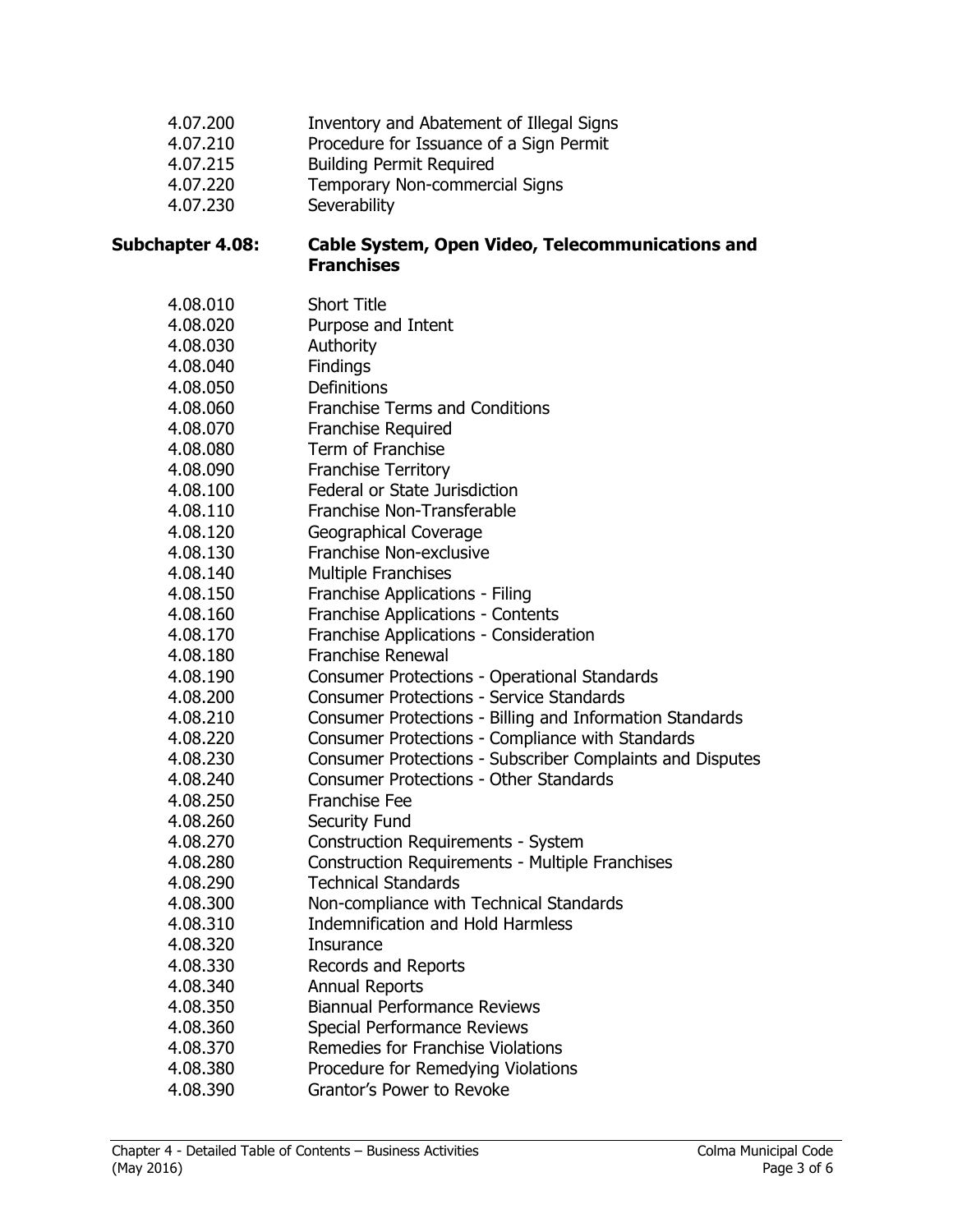| 4.08.400                | Appeal of Finding of Revocation                                   |
|-------------------------|-------------------------------------------------------------------|
| 4.08.410                | Force Majeure; Grantee's Inability to Perform                     |
| 4.08.420                | Abandonment or Removal of Franchise Property                      |
| 4.08.430                | Restoration by Grantor; Reimbursement of Costs                    |
| 4.08.440                | Extended Operation and Continuity of Service                      |
| 4.08.450                | Receivership and Foreclosure                                      |
| 4.08.460                | Grantor and Subscriber Rights                                     |
| 4.08.470                | Waiver                                                            |
| 4.08.480                | Subscribers' Rights                                               |
| 4.08.490                | Reserved                                                          |
| 4.08.500                | <b>General Provisions</b>                                         |
| 4.08.510                | Definitions                                                       |
| 4.08.520                | <b>Franchise Fees</b>                                             |
| 4.08.530                | <b>Customer Service</b>                                           |
| 4.08.540                | <b>Permits And Construction</b>                                   |
| 4.08.550                | <b>Emergency Alert</b>                                            |
| 4.08.560                | Public, Educational and Government Access Channel Capacity,       |
|                         | Interconnection, and Signal Carriage                              |
| 4.08.570                | <b>Notices</b>                                                    |
|                         |                                                                   |
| <b>Subchapter 4.09:</b> | <b>Gambling Establishments</b>                                    |
| 4.09.010                | <b>Findings and Purpose</b>                                       |
| 4.09.020                | Definitions                                                       |
| 4.09.030                | Gambling Establishment Permit - Required                          |
| 4.09.040                | Limitation on Number of Gambling Establishments                   |
| 4.09.050                | Location                                                          |
| 4.09.060                | Name Change                                                       |
| 4.09.070                | Permit Application                                                |
| 4.09.080                | <b>Investigation and Report</b>                                   |
| 4.09.090                | Gambling Establishment Permit Application - Public Hearing and    |
|                         | <b>Notice</b>                                                     |
| 4.09.100                | Gambling Establishment Permit                                     |
| 4.09.110                | Permit Amendment                                                  |
| 4.09.120                | Gambling Establishment Permit - Valid State Registration Required |
| 4.09.130                | Number of Tables                                                  |
| 4.09.140                | Permits Non-assignable Without City's Consent                     |
| 4.09.150                | <b>Registration of Employees</b>                                  |
| 4.09.160                | <b>Owner Registration</b>                                         |
| 4.09.170                | Denial, Suspension and Revocation of Registration                 |
| 4.09.180                | Grounds for Denial, Revocation or Suspension of Registration      |
| 4.09.190                | <b>Transfer of Stock</b>                                          |
| 4.09.200                | Grounds for Denial of Stock Transfer Application                  |
| 4.09.210                | Exclusion of Certain Persons from Cardroom Establishment Premises |
| 4.09.220                | [Repealed]                                                        |
| 4.09.230                | Permitting Minors on Premises Prohibited                          |
| 4.09.240                | Subletting to Persons Without Permits Prohibited                  |
| 4.09.250                | Games to be Played on Ground Floor                                |
|                         |                                                                   |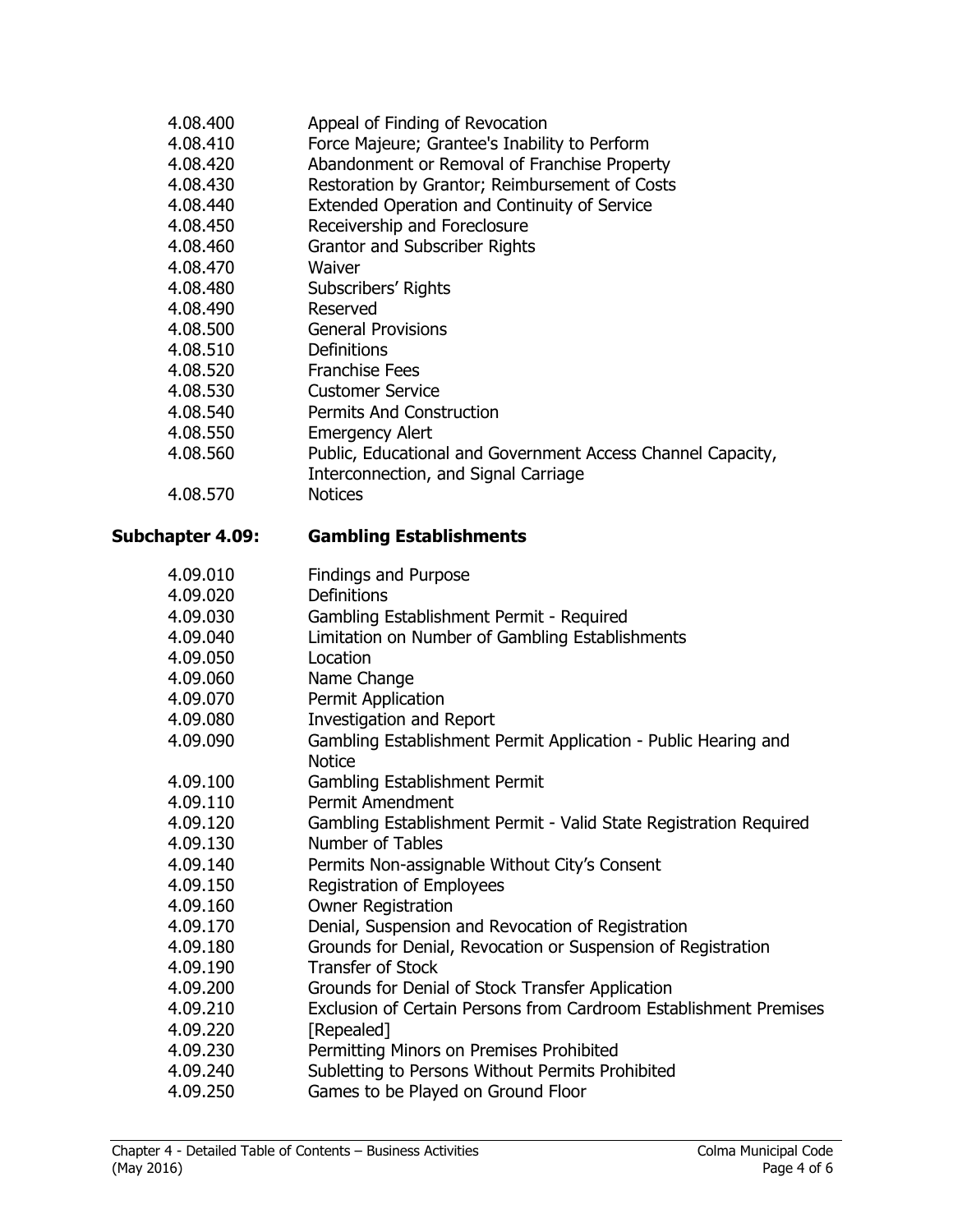| 4.09.260                     | Permissible Games                                                     |
|------------------------------|-----------------------------------------------------------------------|
| 4.09.270                     | Permitting Intoxicated Persons to Play in Games Prohibited            |
| 4.09.280                     | Permitting Intoxicated Persons on Premises Prohibited                 |
| 4.09.290                     | Bets or Wagers                                                        |
| 4.09.292                     | [Repealed]                                                            |
| 4.09.300                     | <b>Identification Card Display</b>                                    |
| 4.09.310                     | Permittee, Owner or Employees Not to Play Cards - Exceptions          |
| 4.09.320                     | Employment of Persons to Stimulate Play Prohibited                    |
| 4.09.330                     | Lending Money or Tokens of Value Prohibited                           |
|                              | Use of Blank Personal Checks Prohibited                               |
| 4.09.340                     |                                                                       |
| 4.09.350                     | Operation of House Deposit or Player Bank System                      |
| 4.09.360                     | Gamblers Anonymous Literature                                         |
| 4.09.370                     | <b>Inspection of Premises</b>                                         |
| 4.09.380                     | <b>Game Rules</b>                                                     |
| 4.09.390                     | Revocation, Suspension and Other Penalties                            |
| 4.09.400                     | Notice of Decision to Revoke or Suspend                               |
| 4.09.410                     | Appeals                                                               |
| 4.09.420                     | Fees                                                                  |
| 4.09.430                     | Permit Tax                                                            |
| 4.09.440                     | <b>Gambling Establishment Security</b>                                |
| 4.09.450                     | Hours of Operation                                                    |
| 4.09.460                     | Regulations                                                           |
| 4.09.470                     | No Vested Right                                                       |
| 4.09.480                     | Nonseverability with Respect to Taxes and Fees - Severability with    |
|                              | Respect to Remaining Provisions                                       |
|                              | Posting                                                               |
| 4.09.490                     |                                                                       |
| Subchapter 4.10:             | <b>Tobacco Retailer's Permit</b>                                      |
|                              |                                                                       |
| 4.10.010                     | Requirement for a Permit                                              |
| 4.10.020                     | Application, Issuance and Renewal Procedure                           |
| 4.10.030                     | Display of Permit                                                     |
| 4.10.040                     | Fees for Permit                                                       |
| 4.10.050                     | Permit is Nontransferable                                             |
| 4.10.060                     | Enforcement of Applicable Law                                         |
| 4.10.070                     | <b>Suspension of Permit</b>                                           |
| 4.10.080                     | <b>Administrative Fine</b>                                            |
| 4.10.090                     | Authorization of Enforcement By San Mateo County Personnel            |
|                              | <b>Shopping Cart Removal, Impoundment and Disposal</b>                |
|                              |                                                                       |
| 4.11.010                     | <b>Findings and Purpose</b>                                           |
| Subchapter 4.11:<br>4.11.020 | Definitions                                                           |
| 4.11.030                     | Required Signs on Carts                                               |
| 4.11.040                     | Required Signs on Property                                            |
| 4.11.050                     | Prohibiting Removal or Possession of Abandoned Cart                   |
| 4.11.060                     | Cart Retrieval Programs                                               |
| 4.11.070<br>4.11.080         | Notification and Impoundment<br><b>Administrative Costs and Fines</b> |